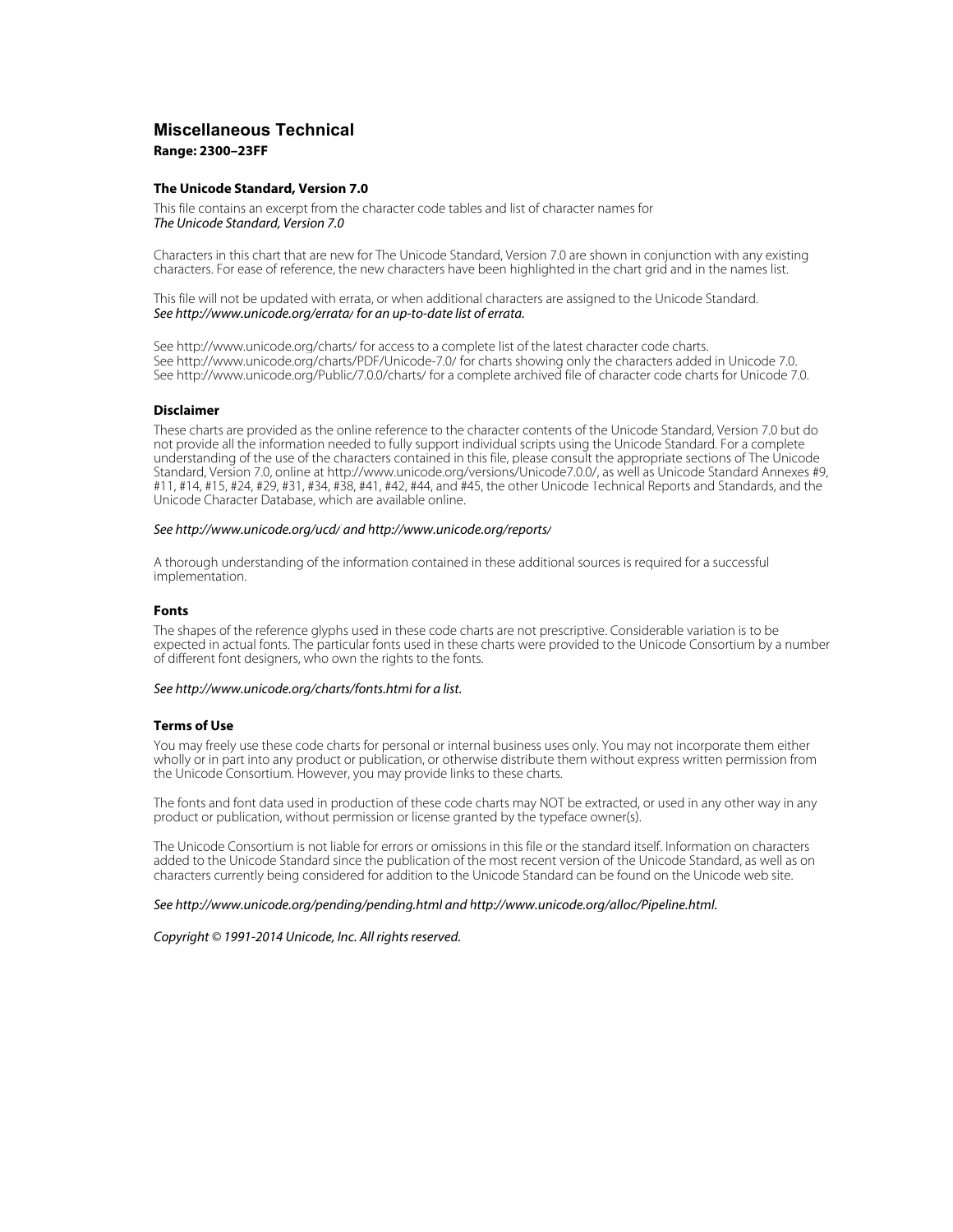|                 | 230                  | 231                 | 232                             | 233                               | 234                                                               | 235                            | 236                                                   | 237                                | 238                  | 239                       | 23A  | 23B       |                     | 23C 23D                          | 23E                           | 23F                 |
|-----------------|----------------------|---------------------|---------------------------------|-----------------------------------|-------------------------------------------------------------------|--------------------------------|-------------------------------------------------------|------------------------------------|----------------------|---------------------------|------|-----------|---------------------|----------------------------------|-------------------------------|---------------------|
| 0               | Ø<br>2300            | 2310                | 2320                            | D<br>2330                         | 2340                                                              | 2350                           | ٠<br>$\bullet$<br>2360                                | <u>?</u><br>2370                   | ₹<br>2380            | <b>( )</b><br>2390        | 23A0 | 23B0      | ⋔<br>23C0           | 23D0                             | 23E0                          | $\bigcirc$<br>23F0  |
| 1               | ∽<br>2301            | 口<br>2311           | 2321                            | ⊕<br>2331                         | 2341                                                              | 2351                           | $\bullet$<br>2361                                     | $\bm{\triangledown}$<br>2371       | a<br>2381            | $\Leftrightarrow$<br>2391 | 23A1 | 23B1      | $\Phi$<br>23C1      | 23D1                             | 23E1                          | <u>ري</u><br>23F1   |
| $\overline{2}$  | 2302                 | ⌒<br>2312           | 2322                            | $\Rightarrow$<br>2332             | 2342                                                              | $\rm V$<br>2352                | $\bullet\bullet$<br>$\nabla$<br>2362                  | $\boldsymbol{\mathcal{A}}$<br>2372 | aa<br>2382           | $\bigoplus$<br>2392       | 23A2 | 23B2      | $\Phi$<br>23C2      | $\blacktriangledown$<br>23D2     | 23E2                          | $\bigcirc$<br>23F2  |
| $\mathbf{3}$    | 2303                 | △<br>2313           | 2323                            | $\overline{\phantom{0}}$<br>2333  | 2343                                                              | 2353                           | <mark><math>\ddot{\textbf{x}}</math></mark><br>2363   | l<br>2373                          | ∋a€<br>2383          | ===<br>2393               | 23A3 | 23B3      | <br>23C3            | $\overline{\phantom{0}}$<br>23D3 | $\widehat{Q}$<br>23E3         | $\boxtimes$<br>23F3 |
| 4               | $\checkmark$<br>2304 | ▽<br>2314           | へ<br>2324                       | 2334                              | 2344                                                              | 2354                           | ٠.<br>O<br>2364                                       | ρ<br>2374                          | ◫<br>2384            | 2394                      | 23A4 | 23B4      | $\triangle$<br>23C4 | ᄉ<br>23D4                        | 23E4                          | 23F4                |
| 5               | Λ<br>2305            | $\subset$<br>2315   | 2325                            | 2335                              | 2345                                                              | Φ<br>2355                      | $\bullet\bullet$<br>ri<br>1970<br>2365                | ω<br>2375                          | 띠<br>2385            | 2395                      | 23A5 | 23B5      | 47<br>23C5          | ーー<br>23D <sub>5</sub>           | 23E5                          | 23F5                |
| $6\phantom{1}6$ | ═<br>Λ<br>2306       | $\oplus$<br>2316    | X<br>2326                       | 2336                              | 2346                                                              | 2356                           | 2366                                                  | $\underline{\alpha}$<br>2376       | ♦<br>2386            | Г<br>2396                 | 23A6 | 23B6      | 23C6                | 23D6                             | $\rightarrow$<br>23E6         | 23F6                |
| $\overline{7}$  | ξ<br>2307            | 2317                | X<br>2327                       | 2337                              | ←<br>2347                                                         | 2357                           | 1<br>2367                                             | $\overline{\epsilon}$<br>2377      | ᅶ<br>2387            | 妇<br>2397                 | 23A7 | N<br>23B7 | 23C7                | 23D7                             | $\blacktriangleright$<br>23E7 | 23F7                |
| 8               | 2308                 | ₩<br>2318           | W<br>2328                       | 2338                              | 2348                                                              | 1<br>2358                      | $\bullet\bullet$<br>$\widetilde{\phantom{m}}$<br>2368 | $\underline{\mathfrak{t}}$<br>2378 | <br>2388             | 图<br>2398                 | 23A8 | 23B8      | 23C8                | 23D8                             | 10<br>23E8                    | II<br>23F8          |
| 9               | 2309                 | 2319                | 2329                            | $\frac{\bullet}{\bullet}$<br>2339 | $\mathcal{D}% _{M_{1},M_{2}}^{\alpha,\beta}(\varepsilon)$<br>2349 | 2359                           | ジ<br>2369                                             | $\overline{\omega}$<br>2379        | $\heartsuit$<br>2389 | ሮኮ<br>2399                | 23A9 | 23B9      | 23C9                | 23D9                             | ▶▶<br>23E9                    | 23F9                |
| A               | 230A                 | 231A                | 232A                            | 233A                              | 234A                                                              | 235A                           | 236A                                                  | $\alpha$<br>237A                   | $\heartsuit$<br>238A | ▨<br>239A                 | 23AA | 23BA      | 23CA                | 23DA                             | 14<br>23EA                    | 23FA                |
| B               | 230B                 | $\boxtimes$<br>231B | $\overline{\mathsf{X}}$<br>232B | $\circ$<br>233B                   | 234B                                                              | O<br>235B                      | $\bm{\nabla}$<br>236B                                 | 237B                               | <b>N</b><br>238B     | 239B                      | 23AB | 23BB      | 23CB                | 23DB                             | 23EB                          |                     |
| C               | Г<br>230C            | Е<br>231C           | $\widehat{\mathbb{C}}$<br>232C  | 233C                              | 234C                                                              | 235C                           | $\Theta$<br>236C                                      | ≸<br>237C                          | ᡒ᠔<br>238C           | 239C                      | 23AC | 23BC      | 23CC                | 23DC                             | $\blacktriangledown$<br>23EC  |                     |
| D               | 230D                 | ┑<br>231D           | 9<br>232D                       | Œ.<br>233D                        | 234D                                                              | (၀)<br>235D                    | ╅<br>236D                                             | ᅩ<br>237D                          | 238D                 | 239D                      | 23AD | 23BD      | 23CD                | 23DD                             | H<br>23ED                     |                     |
| E               | L<br>230E            | 231E                | ஜ<br>232E                       | $\odot$<br>233E                   | <u>ቀ</u><br>234E                                                  | 235E                           | $\bullet$<br>$\overline{\mathbf{r}}$<br>236E          | 규<br>237E                          | 238E                 | 239E                      | 23AE | 23BE      | للع<br>23CE         | 23DE                             | 144<br>23EE                   |                     |
| F               | 230F                 | 231F                | ÷<br>232F                       | 233F                              | 234F                                                              | $\left( \star \right)$<br>235F | ≠<br>236F                                             | $\mathbf{f}$<br>237F               | 238F                 | 239F                      | 23AF | 23BF      | 23CF                | 23DF                             | ИI<br>23EF                    |                     |

The Unicode Standard 7.0, Copyright © 1991-2014 Unicode, Inc. All rights reserved.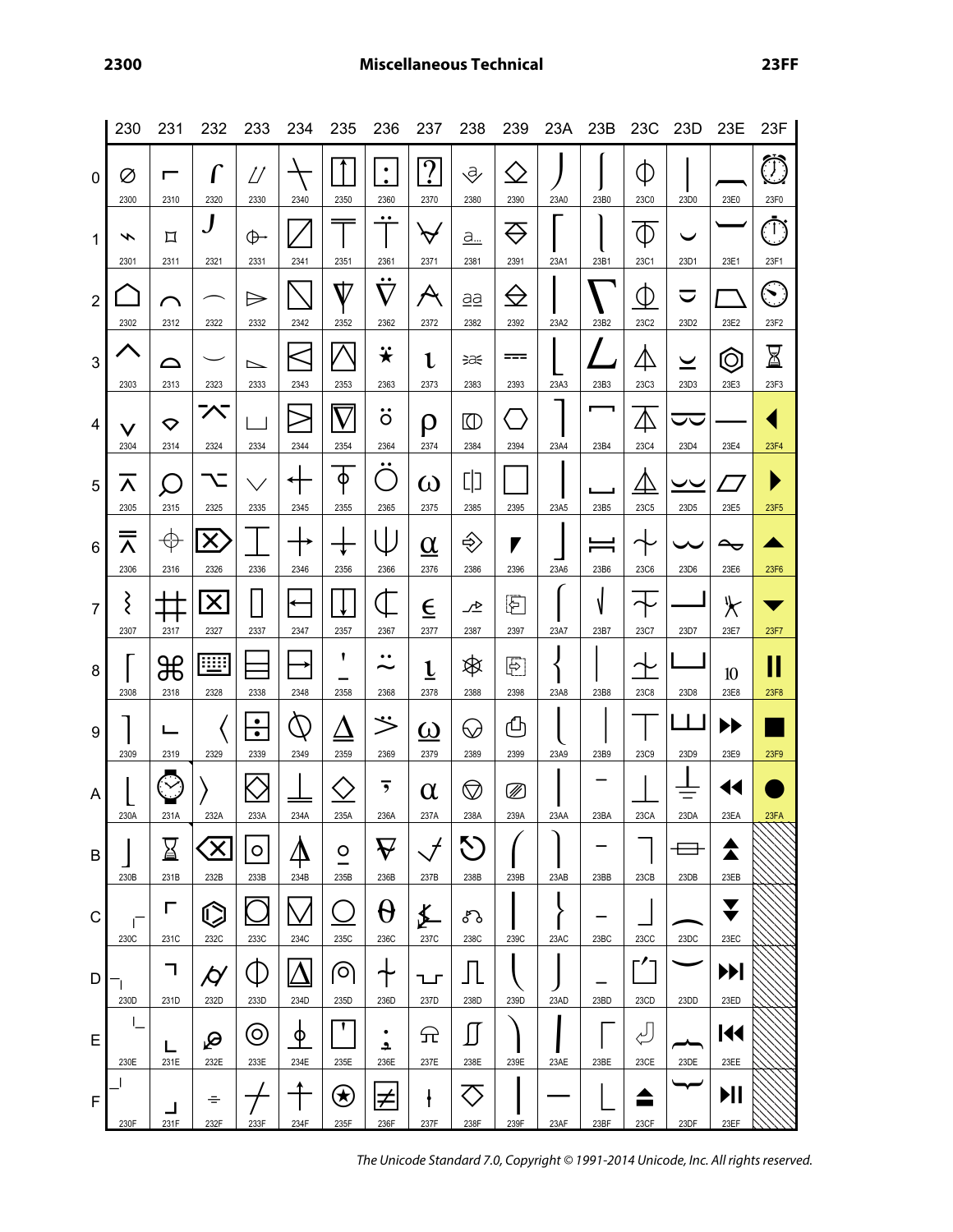| Miscellaneous technical |         |                                                                |  |  |  |  |
|-------------------------|---------|----------------------------------------------------------------|--|--|--|--|
| 2300                    | $\circ$ | DIAMETER SIGN                                                  |  |  |  |  |
|                         |         | $\rightarrow$ 2205 $\varnothing$ empty set                     |  |  |  |  |
| 2301                    | $\star$ | <b>FI FCTRIC ARROW</b>                                         |  |  |  |  |
|                         |         | $\bullet$ from ISO 2047                                        |  |  |  |  |
|                         |         | · symbol for End of Transmission                               |  |  |  |  |
| 2302                    | ≏       | <b>HOUSE</b>                                                   |  |  |  |  |
| 2303                    | $\sim$  | <b>UP ARROWHEAD</b>                                            |  |  |  |  |
|                         |         | $\rightarrow$ 005F $\Lambda$ circumflex accent                 |  |  |  |  |
|                         |         | → 02C4 ^ modifier letter up arrowhead                          |  |  |  |  |
|                         |         | $\rightarrow$ 2038 $_{\Lambda}$ caret                          |  |  |  |  |
|                         |         | $\rightarrow$ 2227 $\land$ logical and                         |  |  |  |  |
| 2304                    |         | <b>DOWN ARROWHEAD</b>                                          |  |  |  |  |
|                         |         | $\rightarrow$ 02C5 $\vee$ modifier letter down arrowhead       |  |  |  |  |
|                         |         | $\rightarrow$ 2228 v logical or                                |  |  |  |  |
|                         |         | $\rightarrow$ 2335 $\vee$ countersink                          |  |  |  |  |
| 2305                    |         | <b>T</b> PROJECTIVE                                            |  |  |  |  |
|                         |         | $\rightarrow$ 22BC $\overline{\wedge}$ nand                    |  |  |  |  |
|                         |         | 2306 K PERSPECTIVE                                             |  |  |  |  |
| 2307                    |         | wavy LINE                                                      |  |  |  |  |
|                         |         | $\rightarrow$ 2E3E § wiggly vertical line                      |  |  |  |  |
|                         |         | $\rightarrow$ 3030 $\sim$ wavy dash                            |  |  |  |  |
|                         |         | <b>Ceilings and floors</b>                                     |  |  |  |  |
|                         |         | These characters are tall and narrow mathematical              |  |  |  |  |
|                         |         | delimiters, in contrast to the quine corners or half brackets. |  |  |  |  |
|                         |         | They are also distinct from CJK corner brackets, which are     |  |  |  |  |
| wide quotation marks    |         |                                                                |  |  |  |  |

|              |                | wide quotation marks.                                             |
|--------------|----------------|-------------------------------------------------------------------|
| 2308         | Г              | <b>LEFT CEILING</b>                                               |
|              |                | $=$ APL upstile                                                   |
|              |                | $\rightarrow$ 2E22 $\Gamma$ top left half bracket                 |
|              |                | $\rightarrow$ 300C $\int$ left corner bracket                     |
| 2309         | 1              | <b>RIGHT CEILING</b>                                              |
|              |                | → 20E7 a combining annuity symbol                                 |
|              |                | $\rightarrow$ 2E23 <sup>1</sup> top right half bracket            |
| 230A         | L              | <b>LEFT FLOOR</b>                                                 |
|              |                | = APL downstile                                                   |
|              |                | $\rightarrow$ 2E24 $\mu$ bottom left half bracket                 |
| 230B         | $\overline{1}$ | <b>RIGHT FLOOR</b>                                                |
|              |                | $\rightarrow$ 300D $\rfloor$ right corner bracket                 |
|              |                | $\rightarrow$ 2E25 $\text{J}$ bottom right half bracket           |
| <b>Crops</b> |                |                                                                   |
| 230C         |                | <b>BOTTOM RIGHT CROP</b>                                          |
|              |                |                                                                   |
|              |                | • set of four "crop" corners, arranged facing<br>outward          |
| 230D         |                | <b>BOTTOM LEFT CROP</b>                                           |
| 230E         |                | <b>TOP RIGHT CROP</b>                                             |
| 230F         |                | <b>TOP LEFT CROP</b>                                              |
|              |                |                                                                   |
|              |                | Miscellaneous technical                                           |
| 2310         |                | REVERSED NOT SIGN                                                 |
|              |                | = beginning of line                                               |
|              |                | $\rightarrow$ 00AC $\rightarrow$ not sign                         |
| 2311         | $\Box$         | <b>SQUARE LOZENGE</b>                                             |
|              |                | = Kissen (pillow)                                                 |
|              |                | · used as a command delimiter in some very old                    |
|              |                | computers                                                         |
|              |                | $\rightarrow$ 2BCF $\overline{H}$ rotated white four pointed cusp |
| 2312         |                | <b>ARC</b>                                                        |
|              |                | = position of any line                                            |
|              |                | $\rightarrow$ 25E0 $\cap$ upper half circle                       |
| 2313         | $\sim$         | <b>SEGMENT</b>                                                    |
|              |                | = position of a surface                                           |

2314  $\leftrightarrow$  SECTOR

| 2315<br>2316 | ∩<br>⊕ | <b>TELEPHONE RECORDER</b><br>POSITION INDICATOR       |
|--------------|--------|-------------------------------------------------------|
|              |        | $=$ true position                                     |
|              |        | $\rightarrow$ 2BD0 $\oplus$ square position indicator |
| 2317         | $\pm$  | <b>VIEWDATA SOUARE</b>                                |
|              |        | $\rightarrow$ 22D5 # equal and parallel to            |
| 2318         | ЖR     | PLACE OF INTEREST SIGN                                |
|              |        | $=$ command key $(1.0)$                               |
|              |        | = operating system key (ISO 9995-7)                   |
| 2319         |        | TURNED NOT SIGN                                       |
|              |        | $=$ line marker                                       |
|              |        | User interface symbols                                |
|              |        |                                                       |
| 231A         |        | <b>WATCH</b>                                          |

- $\rightarrow$  23F0  $\circled{2}$  alarm clock
- $\rightarrow$  1F550  $\circled{0}$  clock face one oclock
- $\sim$  231A FE0E text style
- $\sim$  231A FE0F emoji style
- 231B ⌛ HOURGLASS
	- = alchemical symbol for hour
	- $\sim$  231B FE0E text style
	- $\sim$  231B FE0F emoji style

### **Quine corners**

These form a set of four quine corners, for quincuncial arrangement. They are also used in upper and lower pairs in mathematic, or more rarely in editorial usage as alternatives to half brackets.

- 231C  $\Gamma$  TOP LEFT CORNER
	- $\rightarrow$  2E00  $\Gamma$  right angle substitution marker → 2E22 「 top left half bracket
- 
- 231D TOP RIGHT CORNER<br>231E BOTTOM LEFT CORN
- 231E 
L BOTTOM LEFT CORNER
231F BOTTOM RIGHT CORNE J BOTTOM RIGHT CORNER

### **Integral pieces**

- 2320  $\Gamma$  TOP HALF INTEGRAL
	- $\rightarrow$  23AE  $\parallel$  integral extension
- 2321 J BOTTOM HALF INTEGRAL

### **Frown and smile**

- 2322 FROWN
	- $\rightarrow$  2040  $\frown$  character tie
- 2323 ⌣ SMILE
	- $\rightarrow$  203F  $\_$  undertie

# **Keyboard symbols**

- 2324  $\sim$  UP ARROWHEAD BETWEEN TWO HORIZONTAL BARS = enter key
- 2325 TO OPTION KEY
- 2326  $\boxed{\times}$  ERASE TO THE RIGHT = delete to the right key
- 2327  $\boxtimes$  X IN A RECTANGLE BOX = clear key
- 2328 ⌨ KEYBOARD
	- $\rightarrow$  1F5A6  $\odot$  keyboard and mouse
	- → 1F5AE · wired keyboard

The Unicode Standard 7.0, Copyright © 1991-2014 Unicode, Inc. All rights reserved.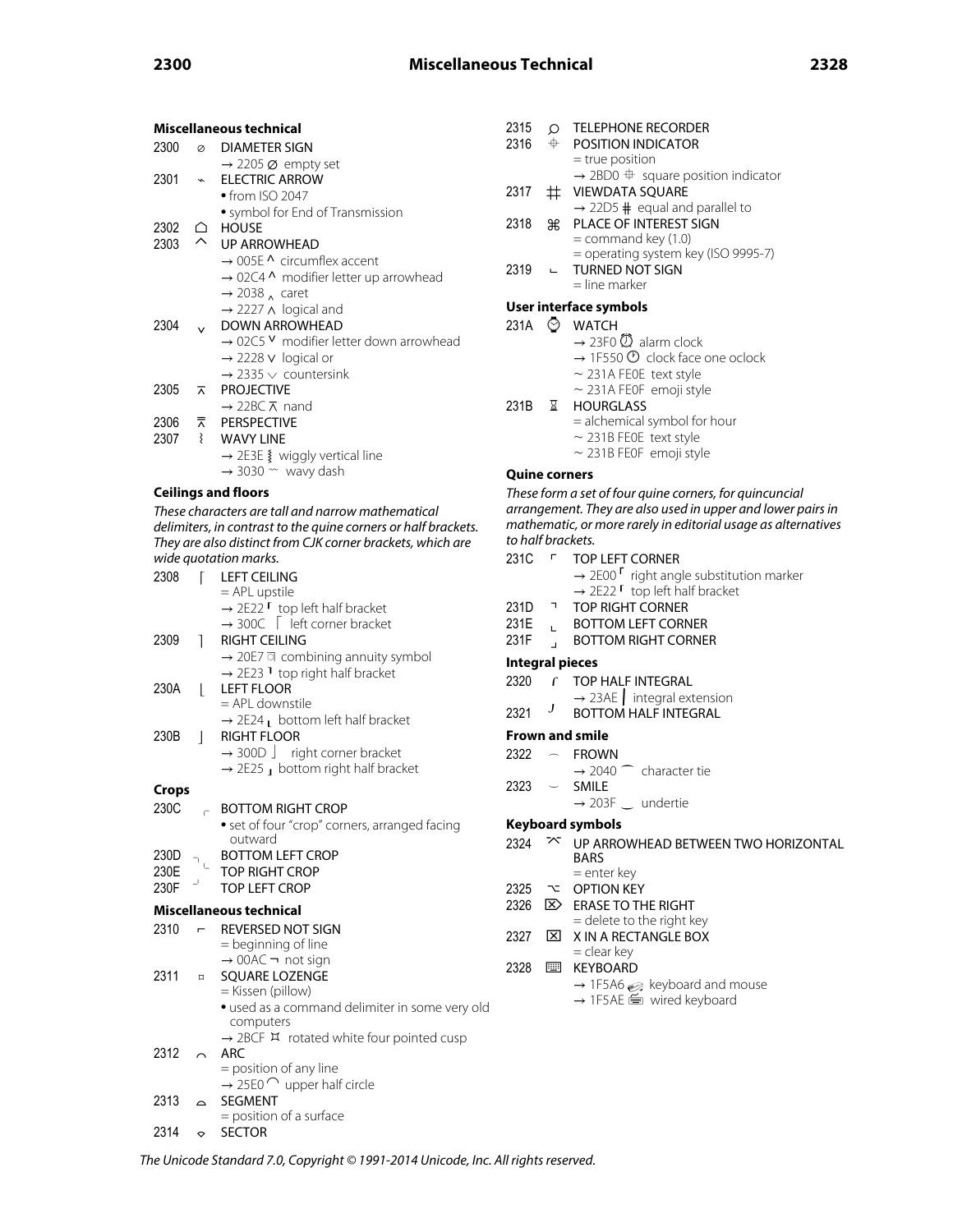|              |                     | <b>Deprecated angle brackets</b>                                                                     | 2344         | Ħ                             | APL FUNCTIONAL SYMBOL QUAD GREATER-                                           |
|--------------|---------------------|------------------------------------------------------------------------------------------------------|--------------|-------------------------------|-------------------------------------------------------------------------------|
|              |                     | These characters are deprecated and are strongly                                                     |              |                               | THAN                                                                          |
|              |                     | discouraged for mathematical use because of their canonical                                          | 2345<br>2346 | $+$<br>$\,+\,$                | APL FUNCTIONAL SYMBOL LEFTWARDS VANE<br>APL FUNCTIONAL SYMBOL RIGHTWARDS VANE |
|              |                     | equivalence to CJK punctuation.                                                                      | 2347         | ⊟                             | APL FUNCTIONAL SYMBOL QUAD LEFTWARDS                                          |
| 2329         |                     | (LEFT-POINTING ANGLE BRACKET                                                                         |              |                               | <b>ARROW</b>                                                                  |
|              |                     | $\rightarrow$ 003C < less-than sign<br>$\rightarrow$ 2039 < single left-pointing angle quotation     | 2348         | H                             | APL FUNCTIONAL SYMBOL QUAD                                                    |
|              |                     | mark<br>$\rightarrow$ 27E8 ( mathematical left angle bracket                                         | 2349         | Ø                             | <b>RIGHTWARDS ARROW</b><br>APL FUNCTIONAL SYMBOL CIRCLE BACKSLASH             |
|              |                     | $\equiv$ 3008 $\langle$ left angle bracket                                                           |              |                               | → 29B0 & reversed empty set                                                   |
| $232A$ $>$   |                     | RIGHT-POINTING ANGLE BRACKET                                                                         | 234A         | ⊥                             | APL FUNCTIONAL SYMBOL DOWN TACK<br><b>UNDERBAR</b>                            |
|              |                     | $\rightarrow$ 003E > greater-than sign<br>$\rightarrow$ 203A > single right-pointing angle quotation |              |                               | $=$ up tack underbar                                                          |
|              |                     | mark                                                                                                 |              |                               | · preferred naming for APL tack symbols now                                   |
|              |                     | $\rightarrow$ 27E9 ) mathematical right angle bracket                                                |              |                               | follows the London Convention in ISO/IEC<br>13751:2000 (APL Extended)         |
|              |                     | $\equiv$ 3009 $\angle$ right angle bracket                                                           |              |                               | $\rightarrow$ 22A5 $\perp$ up tack                                            |
|              |                     | <b>Keyboard symbol</b>                                                                               | 234B         | $\blacktriangle$              | APL FUNCTIONAL SYMBOL DELTA STILE                                             |
|              |                     | 232B <b>SI</b> ERASE TO THE LEFT                                                                     | 234C         | Ň                             | APL FUNCTIONAL SYMBOL QUAD DOWN                                               |
|              |                     | = delete to the left key                                                                             |              |                               | CARET                                                                         |
|              |                     | <b>Chemistry symbol</b>                                                                              | 234D<br>234E | $\Delta$<br>$\overline{\Phi}$ | APL FUNCTIONAL SYMBOL QUAD DELTA                                              |
| 232C         | $\circledcirc$      | <b>BENZENE RING</b>                                                                                  |              |                               | APL FUNCTIONAL SYMBOL DOWN TACK JOT<br>$=$ up tack jot                        |
|              |                     | <b>Drafting symbols</b>                                                                              |              |                               | $\rightarrow$ 22A5 $\perp$ up tack                                            |
| 232D         | $\overline{\omega}$ | <b>CYLINDRICITY</b>                                                                                  | 234F         | 十                             | APL FUNCTIONAL SYMBOL UPWARDS VANE                                            |
| 232E         | Ø.                  | ALL AROUND-PROFILE                                                                                   | 2350         | m                             | APL FUNCTIONAL SYMBOL QUAD UPWARDS                                            |
| 232F         | $\pm$               | <b>SYMMETRY</b>                                                                                      |              |                               | <b>ARROW</b>                                                                  |
| 2330         | IJ                  | <b>TOTAL RUNOUT</b>                                                                                  | 2351         | Τ                             | APL FUNCTIONAL SYMBOL UP TACK OVERBAR<br>= down tack overbar                  |
| 2331         | $\oplus$            | <b>DIMENSION ORIGIN</b>                                                                              |              |                               | $\rightarrow$ 22A4 T down tack                                                |
| 2332         | $\Rightarrow$       | <b>CONICAL TAPER</b>                                                                                 |              |                               | $\rightarrow$ 3012 $\overline{T}$ postal mark                                 |
| 2333         | $\sim$              | <b>SLOPE</b>                                                                                         | 2352         | ▼                             | APL FUNCTIONAL SYMBOL DEL STILE                                               |
| 2334         | ш                   | → 25FA L lower left triangle<br>COUNTERBORE                                                          | 2353         | ⊠                             | APL FUNCTIONAL SYMBOL QUAD UP CARET                                           |
|              |                     | $\rightarrow$ 2423 $\overline{ }$ open box                                                           |              |                               | $\rightarrow$ 2BB9 $\overline{\triangle}$ up arrowhead in a rectangle box     |
| 2335         | $\vee$              | <b>COUNTERSINK</b>                                                                                   | 2354<br>2355 | $\nabla$<br>$\overline{\phi}$ | APL FUNCTIONAL SYMBOL QUAD DEL<br>APL FUNCTIONAL SYMBOL UP TACK JOT           |
|              |                     | $\rightarrow$ 2304 $\sqrt{\ }$ down arrowhead                                                        |              |                               | = down tack jot                                                               |
| <b>APL</b>   |                     |                                                                                                      |              |                               | $\rightarrow$ 22A4 T down tack                                                |
| 2336         | T                   | APL FUNCTIONAL SYMBOL I-BEAM                                                                         | 2356         |                               | $+$ APL FUNCTIONAL SYMBOL DOWNWARDS                                           |
| 2337         | $\Box$              | APL FUNCTIONAL SYMBOL SQUISH QUAD                                                                    | 2357         | $\Box$                        | VANE<br>APL FUNCTIONAL SYMBOL QUAD                                            |
|              |                     | $\rightarrow$ 2395 $\Box$ apl functional symbol quad                                                 |              |                               | <b>DOWNWARDS ARROW</b>                                                        |
|              |                     | $\rightarrow$ 25AF $\Box$ white vertical rectangle<br>→ 2AFF   n-ary white vertical bar              | 2358         |                               | APL FUNCTIONAL SYMBOL QUOTE UNDERBAR                                          |
| 2338         | ⊟                   | APL FUNCTIONAL SYMBOL QUAD EQUAL                                                                     | 2359         | Δ                             | APL FUNCTIONAL SYMBOL DELTA UNDERBAR                                          |
| 2339         | ⊟                   | APL FUNCTIONAL SYMBOL QUAD DIVIDE                                                                    | 235A         | ♦                             | APL FUNCTIONAL SYMBOL DIAMOND                                                 |
| 233A         | K)                  | APL FUNCTIONAL SYMBOL QUAD DIAMOND                                                                   |              |                               | <b>UNDERBAR</b>                                                               |
|              |                     | $\rightarrow$ 26CB $\boxtimes$ white diamond in square                                               | 235B<br>235C | $\circ$<br>O                  | APL FUNCTIONAL SYMBOL JOT UNDERBAR<br>APL FUNCTIONAL SYMBOL CIRCLE UNDERBAR   |
| 233B         | 0                   | APL FUNCTIONAL SYMBOL QUAD JOT                                                                       | 235D         | ര                             | APL FUNCTIONAL SYMBOL UP SHOE JOT                                             |
|              |                     | → 29C7 o squared small circle                                                                        |              |                               | → 2A40 ∩ intersection with dot                                                |
| 233C<br>233D | d<br>$\mathbb{O}$   | APL FUNCTIONAL SYMBOL QUAD CIRCLE<br>APL FUNCTIONAL SYMBOL CIRCLE STILE                              | 235E         | l'I                           | APL FUNCTIONAL SYMBOL QUOTE QUAD                                              |
| 233E         | ⊚                   | APL FUNCTIONAL SYMBOL CIRCLE JOT                                                                     | 235F         | ⊛                             | APL FUNCTIONAL SYMBOL CIRCLE STAR                                             |
|              |                     | $\rightarrow$ 229A $\odot$ circled ring operator                                                     |              |                               | → 229B <sup>®</sup> circled asterisk operator                                 |
|              |                     | $\rightarrow$ 29BE $\odot$ circled white bullet                                                      | 2360         | $\boxdot$                     | APL FUNCTIONAL SYMBOL QUAD COLON                                              |
| 233F         | $^{+}$              | APL FUNCTIONAL SYMBOL SLASH BAR                                                                      | 2361         | Т                             | APL FUNCTIONAL SYMBOL UP TACK DIAERESIS<br>= down tack diaeresis              |
|              |                     | $\rightarrow$ 1019A $\neq$ roman as sign                                                             |              |                               | → 22A4 T down tack                                                            |
| 2340         | $^{+}$              | APL FUNCTIONAL SYMBOL BACKSLASH BAR                                                                  | 2362         | $\nabla$                      | APL FUNCTIONAL SYMBOL DEL DIAERESIS                                           |
| 2341         | И                   | $\rightarrow$ 29F7 \ reverse solidus with horizontal stroke<br>APL FUNCTIONAL SYMBOL QUAD SLASH      | 2363         | ₩                             | APL FUNCTIONAL SYMBOL STAR DIAERESIS                                          |
|              |                     | $\rightarrow$ 29C4 $\boxtimes$ squared rising diagonal slash                                         | 2364         | ö                             | APL FUNCTIONAL SYMBOL JOT DIAERESIS                                           |
| 2342         | N                   | APL FUNCTIONAL SYMBOL QUAD BACKSLASH                                                                 |              |                               | = hoot                                                                        |
|              |                     | $\rightarrow$ 29C5 $\overline{S}$ squared falling diagonal slash                                     | 2365         | О                             | APL FUNCTIONAL SYMBOL CIRCLE DIAERESIS<br>= holler                            |
| 2343         | ⊠                   | APL FUNCTIONAL SYMBOL QUAD LESS-THAN                                                                 | 2366         | ⋓                             | APL FUNCTIONAL SYMBOL DOWN SHOE STILE                                         |

The Unicode Standard 7.0, Copyright © 1991-2014 Unicode, Inc. All rights reserved.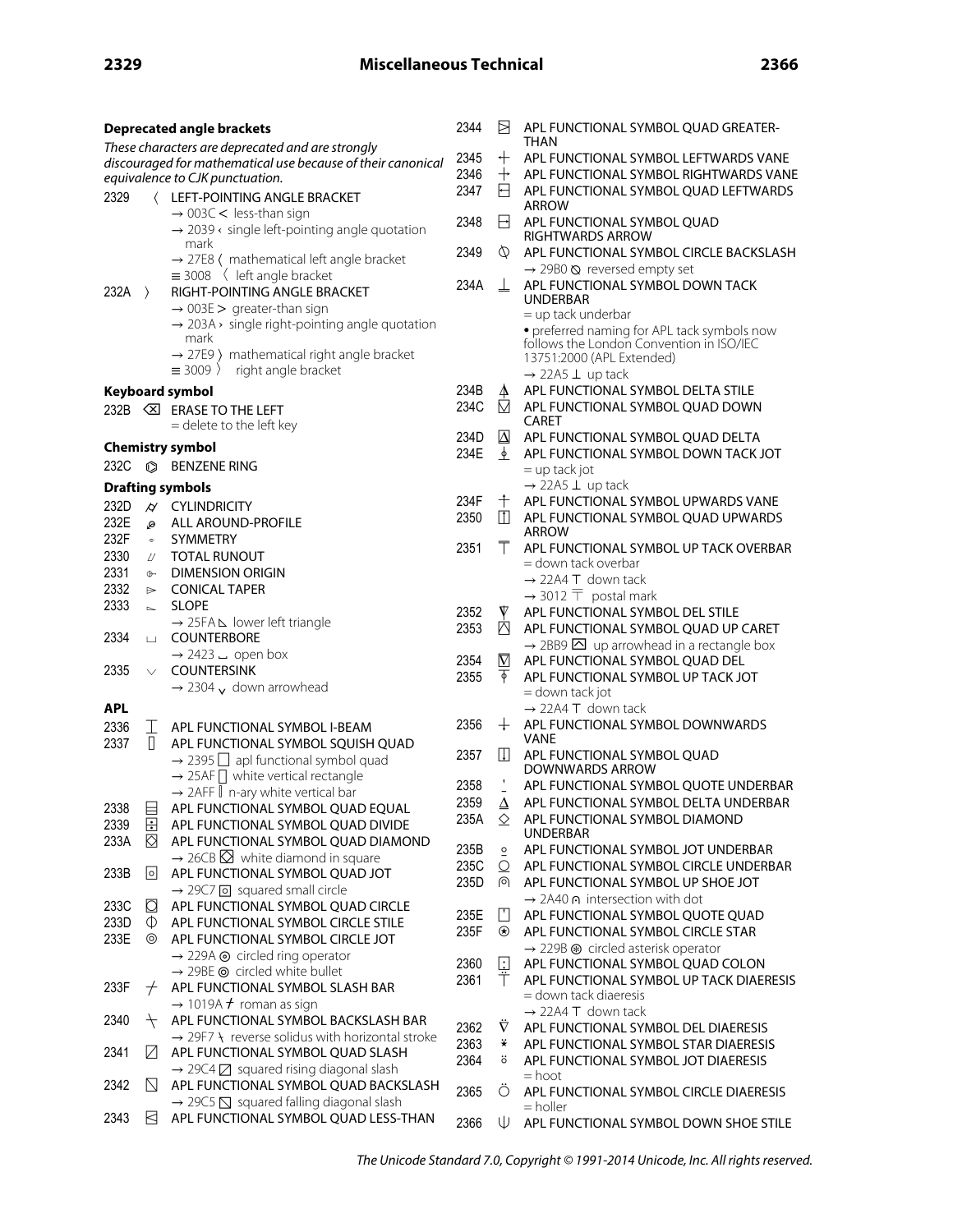| 2367<br>2368 | ¢<br>≈                  | APL FUNCTIONAL SYMBOL LEFT SHOE STILE<br>APL FUNCTIONAL SYMBOL TILDE DIAERESIS<br>= smirk | 238B<br>238C     | ১            |
|--------------|-------------------------|-------------------------------------------------------------------------------------------|------------------|--------------|
| 2369         | ジ                       | APL FUNCTIONAL SYMBOL GREATER-THAN                                                        | Electrote        | ನಿ           |
|              |                         | <b>DIAERESIS</b>                                                                          | 238D             | Л            |
| 236A         | $\overline{\mathbf{z}}$ | APL FUNCTIONAL SYMBOL COMMA BAR                                                           | 238E             | ∬            |
| 236B         | ₩                       | APL FUNCTIONAL SYMBOL DEL TILDE                                                           | 238F             | ⊽            |
| 236C         | θ                       | APL FUNCTIONAL SYMBOL ZILDE                                                               |                  |              |
| 236D         | ┿                       | APL FUNCTIONAL SYMBOL STILE TILDE                                                         | 2390             | ♦            |
| 236E         | $\ddot{\cdot}$          | APL FUNCTIONAL SYMBOL SEMICOLON                                                           | 2391             | <del>⊘</del> |
|              |                         | <b>UNDERBAR</b>                                                                           | 2392             | $\triangle$  |
| 236F         | 团                       | APL FUNCTIONAL SYMBOL QUAD NOT EQUAL                                                      | 2393             | =            |
| 2370         | $\boxed{?}$             | APL FUNCTIONAL SYMBOL QUAD QUESTION                                                       | 2394             | O            |
|              |                         | $\rightarrow$ 2BD1 $\otimes$ uncertainty sign                                             | <b>APL</b>       |              |
| 2371         | $\forall$               | APL FUNCTIONAL SYMBOL DOWN CARET                                                          | 2395             | ⊔            |
|              |                         | <b>TILDE</b>                                                                              |                  |              |
| 2372         | A                       | APL FUNCTIONAL SYMBOL UP CARET TILDE                                                      |                  |              |
| 2373         | $\mathbf{t}$            | APL FUNCTIONAL SYMBOL IOTA                                                                |                  |              |
| 2374         | ρ                       | APL FUNCTIONAL SYMBOL RHO                                                                 | Keyboar          |              |
| 2375         | ω                       | APL FUNCTIONAL SYMBOL OMEGA                                                               | 2396             | ₹.           |
| 2376         |                         | APL FUNCTIONAL SYMBOL ALPHA UNDERBAR                                                      | 2397             | €            |
|              | $\alpha$                |                                                                                           |                  |              |
| 2377         | $\epsilon$              | APL FUNCTIONAL SYMBOL EPSILON<br><b>UNDERBAR</b>                                          | 2398             | €            |
|              |                         |                                                                                           | 2399             | ❹            |
| 2378         | $\mathbf{L}$            | APL FUNCTIONAL SYMBOL IOTA UNDERBAR                                                       | 239A             |              |
| 2379         | ω                       | APL FUNCTIONAL SYMBOL OMEGA UNDERBAR                                                      |                  | ▨            |
| 237A         | α                       | APL FUNCTIONAL SYMBOL ALPHA                                                               |                  |              |
|              |                         | <b>Graphics for control codes</b>                                                         | <b>Bracket</b>   |              |
| 237B         | $\mathcal{A}$           | <b>NOT CHECK MARK</b>                                                                     | 239B             |              |
|              |                         | • from ISO 2047                                                                           | 239C             |              |
|              |                         |                                                                                           | 239D             |              |
|              |                         | · symbol for Negative Acknowledge                                                         | 239E             |              |
|              |                         | Miscellaneous technical                                                                   | 239F             |              |
| 237C         | 廴                       | RIGHT ANGLE WITH DOWNWARDS ZIGZAG                                                         |                  |              |
|              |                         |                                                                                           |                  |              |
|              |                         | <b>ARROW</b>                                                                              | 23A0             |              |
|              |                         |                                                                                           | 23A1             |              |
|              |                         | <b>Graphics for control codes</b>                                                         | 23A2             |              |
| 237D         | ٦L٢.                    | SHOULDERED OPEN BOX                                                                       | 23A3             |              |
|              |                         | • from ISO 9995-7                                                                         | 23A4             |              |
|              |                         | · keyboard symbol for No Break Space                                                      | 23A5             |              |
|              |                         | $\rightarrow$ 2423 $\overline{a}$ open box                                                | 23A6             |              |
| 237E         | 요                       | <b>BELL SYMBOL</b>                                                                        | 23A7             |              |
|              |                         | • from ISO 2047                                                                           |                  |              |
| 237F         | ł                       |                                                                                           | 23A8             |              |
|              |                         | VERTICAL LINE WITH MIDDLE DOT                                                             | 23A9             |              |
|              |                         | $\bullet$ from ISO 2047 $\,$                                                              | 23AA             |              |
|              |                         | · symbol for End of Medium                                                                | 23AB             |              |
|              |                         | Keyboard symbols from ISO 9995-7                                                          | 23AC             |              |
| 2380         | ♦                       | <b>INSERTION SYMBOL</b>                                                                   | 23AD             |              |
|              | a                       | CONTINUOUS UNDERLINE SYMBOL                                                               |                  |              |
| 2381         |                         |                                                                                           | <b>Special c</b> |              |
| 2382         | aa                      | DISCONTINUOUS UNDERLINE SYMBOL                                                            | 23AE             |              |
| 2383         | 送                       | <b>EMPHASIS SYMBOL</b>                                                                    |                  |              |
| 2384         | $^\circledR$            | <b>COMPOSITION SYMBOL</b>                                                                 |                  |              |
| 2385         | 따                       | WHITE SOUARE WITH CENTRE VERTICAL LINE                                                    | 23AF             |              |
|              |                         | $=$ center                                                                                |                  |              |
| 2386         | ◈                       | <b>ENTER SYMBOL</b>                                                                       |                  |              |
| 2387         | 少                       | ALTERNATIVE KEY SYMBOL                                                                    |                  |              |
| 2388         | ₩                       | <b>HELM SYMBOL</b>                                                                        | <b>Bracket</b>   |              |
|              |                         | = control                                                                                 | 23B0             |              |
|              |                         | $\rightarrow$ 2638 $\bullet\bullet$ wheel of dharma                                       |                  |              |
| 2389         | ⊙                       | CIRCLED HORIZONTAL BAR WITH NOTCH                                                         |                  |              |
|              |                         | $=$ pause                                                                                 | 23B1             |              |
| 238A         | ◎                       | <b>CIRCLED TRIANGLE DOWN</b><br>= interrupt, break                                        |                  |              |

|   | 238B                  | O           | <b>BROKEN CIRCLE WITH NORTHWEST ARROW</b>                          |
|---|-----------------------|-------------|--------------------------------------------------------------------|
|   | 238C                  | e,          | $=$ escape<br><b>UNDO SYMBOL</b>                                   |
|   |                       |             | <b>Electrotechnical symbols from IR 181</b>                        |
|   | 238D                  | Л           | MONOSTABLE SYMBOL                                                  |
|   | 238E                  | I           | <b>HYSTERESIS SYMBOL</b>                                           |
|   | 238F                  | ឃ           | OPEN-CIRCUIT-OUTPUT H-TYPE SYMBOL                                  |
|   | 2390                  | ♦           | OPEN-CIRCUIT-OUTPUT L-TYPE SYMBOL                                  |
|   | 2391                  | <del></del> | PASSIVE-PULL-DOWN-OUTPUT SYMBOL                                    |
|   | 2392                  | $\triangle$ | PASSIVE-PULL-UP-OUTPUT SYMBOL                                      |
|   | 2393                  | $\equiv$    | DIRECT CURRENT SYMBOL FORM TWO                                     |
|   | 2394                  | O           | SOFTWARE-FUNCTION SYMBOL                                           |
|   |                       |             |                                                                    |
|   | <b>APL</b>            |             |                                                                    |
|   | 2395                  | $\perp$     | APL FUNCTIONAL SYMBOL QUAD                                         |
|   |                       |             | $\rightarrow$ 2337 $\Box$ apl functional symbol squish quad        |
|   |                       |             | $\rightarrow$ 25AF $\Box$ white vertical rectangle                 |
|   |                       |             | Keyboard symbols from ISO 9995-7                                   |
|   | 2396                  | 1           | DECIMAL SEPARATOR KEY SYMBOL                                       |
|   | 2397                  | F           | PREVIOUS PAGE                                                      |
|   |                       |             | → 1F519 La back with leftwards arrow above                         |
|   | 2398                  | €           | <b>NEXT PAGE</b>                                                   |
|   | 2399                  | ₾           | PRINT SCREEN SYMBOL                                                |
| R | 239A                  | ▨           | <b>CLEAR SCREEN SYMBOL</b>                                         |
|   |                       |             | $\rightarrow$ 20E2 $\odot$ combining enclosing screen              |
|   | <b>Bracket pieces</b> |             |                                                                    |
|   | 239B                  |             | LEFT PARENTHESIS UPPER HOOK                                        |
|   | 239C                  |             | <b>LEFT PARENTHESIS EXTENSION</b>                                  |
|   | 239D                  |             | LEFT PARENTHESIS LOWER HOOK                                        |
|   | 239E                  |             | RIGHT PARENTHESIS UPPER HOOK                                       |
|   | 239F                  |             | RIGHT PARENTHESIS EXTENSION                                        |
|   | 23A0                  |             | RIGHT PARENTHESIS LOWER HOOK                                       |
|   | 23A1                  |             | LEFT SQUARE BRACKET UPPER CORNER                                   |
|   | 23A2                  |             | LEFT SQUARE BRACKET EXTENSION                                      |
|   | 23A3                  |             | LEFT SQUARE BRACKET LOWER CORNER                                   |
|   | 23A4                  |             | RIGHT SQUARE BRACKET UPPER CORNER                                  |
|   | 23A5                  |             | RIGHT SQUARE BRACKET EXTENSION                                     |
|   | 23A6                  |             |                                                                    |
|   | 23A7                  |             | RIGHT SQUARE BRACKET LOWER CORNER<br>LEFT CURLY BRACKET UPPER HOOK |
|   |                       |             | LEFT CURLY BRACKET MIDDLE PIECE                                    |
|   | 23A8<br>23A9          |             |                                                                    |
|   |                       |             | LEFT CURLY BRACKET LOWER HOOK<br>CURI Y RRACKET EXTENSION          |
|   | 23AA                  |             |                                                                    |
|   | 23AB                  |             | RIGHT CURLY BRACKET UPPER HOOK                                     |
|   | 23AC<br>23AD          |             | RIGHT CURLY BRACKET MIDDLE PIECE<br>RIGHT CURLY BRACKET LOWER HOOK |
|   |                       |             |                                                                    |
|   |                       |             | <b>Special character extensions</b>                                |
|   | 23AE                  |             | <b>INTEGRAL EXTENSION</b>                                          |
|   |                       |             | $\rightarrow$ 2320 $\Gamma$ top half integral                      |
|   |                       |             | $\rightarrow$ 2321 <sup>J</sup> bottom half integral               |
|   | 23AF                  |             | HORIZONTAL LINE EXTENSION                                          |
|   |                       |             | • used for extension of arrows                                     |
|   |                       |             | $\rightarrow$ 23D0   vertical line extension                       |
|   | <b>Bracket pieces</b> |             |                                                                    |
|   | 23B0                  |             | UPPER LEFT OR LOWER RIGHT CURLY BRACKET                            |
|   |                       |             | SECTION                                                            |
|   |                       |             | = left moustache                                                   |
|   | 23B1                  |             | UPPER RIGHT OR LOWER LEFT CURLY BRACKET<br><b>SECTION</b>          |
|   |                       |             | = right moustache                                                  |
|   |                       |             |                                                                    |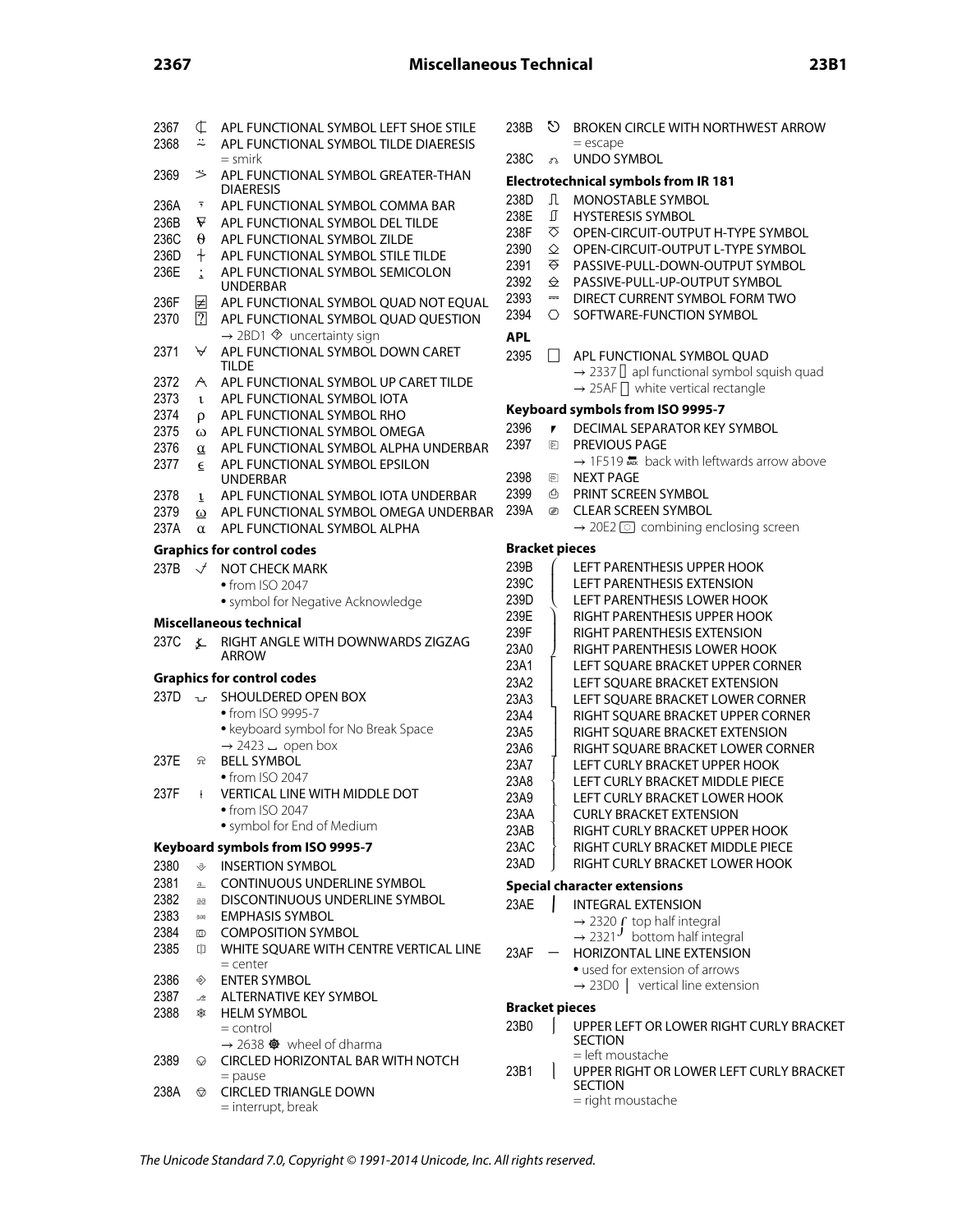| 23B2 |                          | <b>Summation sign parts</b><br><b>SUMMATION TOP</b>                                     | 23CA                     | $\Box$ | DENTISTRY SYMBOL LIGHT UP AND<br>HORIZONTAL                                        |
|------|--------------------------|-----------------------------------------------------------------------------------------|--------------------------|--------|------------------------------------------------------------------------------------|
| 23B3 |                          | SUMMATION BOTTOM                                                                        |                          |        | $\rightarrow$ 22A5 $\perp$ up tack                                                 |
|      |                          | $\rightarrow$ 2211 $\Sigma$ n-ary summation                                             |                          |        | $\rightarrow$ 2534 $\pm$ box drawings light up and horizontal                      |
|      |                          | <b>Horizontal brackets</b>                                                              | 23CB                     |        | DENTISTRY SYMBOL LIGHT VERTICAL AND TOP<br>LEFT                                    |
|      |                          | These characters are also used as delimiters of vertical text in                        |                          |        | $\rightarrow$ 2309 ] right ceiling                                                 |
|      |                          | non-CJK terminal emulation.                                                             | 23CC                     |        | DENTISTRY SYMBOL LIGHT VERTICAL AND                                                |
| 23B4 | $\overline{\phantom{0}}$ | TOP SQUARE BRACKET                                                                      |                          |        | <b>BOTTOM LEFT</b>                                                                 |
|      |                          | $\rightarrow$ FE47 $\rightarrow$ presentation form for vertical left                    |                          |        | $\rightarrow$ 230B   right floor                                                   |
|      |                          | square bracket                                                                          |                          |        | <b>Miscellaneous technical</b>                                                     |
| 23B5 |                          | BOTTOM SQUARE BRACKET                                                                   |                          |        | 23CD [1 SQUARE FOOT                                                                |
|      |                          | $\rightarrow$ FE48 $\rightarrow$ presentation form for vertical right<br>square bracket |                          |        | <b>Keyboard and UI symbols</b>                                                     |
| 23B6 | $\equiv$                 | BOTTOM SQUARE BRACKET OVER TOP SQUARE                                                   | 23CE $\sqrt{2}$          |        | <b>RETURN SYMBOL</b>                                                               |
|      |                          | <b>BRACKET</b>                                                                          |                          |        | • may be shown with either hollow or filled                                        |
|      |                          | • only used for terminal emulation                                                      |                          |        | glyph                                                                              |
|      |                          | Terminal graphic characters                                                             |                          |        | $\rightarrow$ 21B5 $\rightarrow$ downwards arrow with corner                       |
| 23B7 |                          | RADICAL SYMBOL BOTTOM                                                                   |                          |        | leftwards                                                                          |
| 23B8 |                          | LEFT VERTICAL BOX LINE                                                                  |                          |        | $\rightarrow$ 2B90 $\rightarrow$ return left                                       |
| 23B9 |                          | RIGHT VERTICAL BOX LINE                                                                 | 23CF                     | ≜      | <b>EJECT SYMBOL</b><br>· UI symbol to eject media                                  |
|      |                          | Scan lines for terminal graphics                                                        |                          |        |                                                                                    |
|      |                          | The scan line numbers here refer to old, low-resolution                                 |                          |        | <b>Special character extension</b>                                                 |
|      |                          | technology for terminals, with only 9 scan lines per fixed-size                         | 23D0                     |        | <b>VERTICAL LINE EXTENSION</b>                                                     |
|      |                          | character glyph. Even-numbered scan lines are unified with                              |                          |        | • used for extension of arrows<br>$\rightarrow$ 23AF $-$ horizontal line extension |
|      |                          | box-drawing graphics.                                                                   |                          |        |                                                                                    |
| 23BA |                          | HORIZONTAL SCAN LINE-1                                                                  |                          |        | <b>Metrical symbols</b>                                                            |
| 23BB |                          | <b>HORIZONTAL SCAN LINE-3</b>                                                           | 23D1                     |        | $\sim$ METRICAL BREVE                                                              |
| 23BC | $\equiv$                 | HORIZONTAL SCAN LINE-7                                                                  | 23D <sub>2</sub><br>23D3 | ≂      | METRICAL LONG OVER SHORT<br>$\leq$ METRICAL SHORT OVER LONG                        |
| 23BD | $\overline{a}$           | <b>HORIZONTAL SCAN LINE-9</b>                                                           |                          |        | 23D4 $\Rightarrow$ METRICAL LONG OVER TWO SHORTS                                   |
|      |                          | <b>Dentistry notation symbols</b>                                                       |                          |        | 23D5 >> METRICAL TWO SHORTS OVER LONG                                              |
| 23BE |                          | DENTISTRY SYMBOL LIGHT VERTICAL AND TOP                                                 | 23D6                     |        | $\sim$ METRICAL TWO SHORTS JOINED                                                  |
|      |                          | RIGHT                                                                                   |                          |        | 23D7 - METRICAL TRISEME                                                            |
|      |                          | $\rightarrow$ 2308 [ left ceiling                                                       |                          |        | $\rightarrow$ 1D242 $\overline{\circ}$ combining greek musical triseme             |
| 23BF |                          | DENTISTRY SYMBOL LIGHT VERTICAL AND<br><b>BOTTOM RIGHT</b>                              | 23D8                     | ட      | METRICAL TETRASEME                                                                 |
|      |                          | $\rightarrow$ 230A   left floor                                                         |                          |        | → 1D243 Combining greek musical tetraseme                                          |
| 23C0 | Ф                        | DENTISTRY SYMBOL LIGHT VERTICAL WITH                                                    | $23D9$ $\quad$           |        | METRICAL PENTASEME                                                                 |
|      |                          | <b>CIRCLE</b>                                                                           |                          |        | $\rightarrow$ 1D244 $\rightarrow$ combining greek musical                          |
| 23C1 | $\Phi$                   | DENTISTRY SYMBOL LIGHT DOWN AND                                                         |                          |        | pentaseme                                                                          |
|      |                          | <b>HORIZONTAL WITH CIRCLE</b>                                                           |                          |        | <b>Electrotechnical symbols</b>                                                    |
| 23C2 | Φ                        | DENTISTRY SYMBOL LIGHT UP AND<br>HORIZONTAL WITH CIRCLE                                 |                          |        | 23DA $\pm$ EARTH GROUND                                                            |
| 23C3 | ∆                        | DENTISTRY SYMBOL LIGHT VERTICAL WITH                                                    |                          |        | $23DB \leftrightarrow FUSE$                                                        |
|      |                          | <b>TRIANGLE</b>                                                                         |                          |        | <b>Horizontal brackets</b>                                                         |
| 23C4 | ◭                        | DENTISTRY SYMBOL LIGHT DOWN AND                                                         |                          |        | These are intended for bracketing terms of mathematical                            |
|      |                          | HORIZONTAL WITH TRIANGLE                                                                |                          |        | expressions where their glyph extends to accommodate the                           |
| 23C5 | $\Delta$                 | DENTISTRY SYMBOL LIGHT UP AND<br><b>HORIZONTAL WITH TRIANGLE</b>                        |                          |        | width of the bracketed expression                                                  |
| 23C6 | $\div$                   | DENTISTRY SYMBOL LIGHT VERTICAL AND                                                     |                          |        | 23DC _ TOP PARENTHESIS                                                             |
|      |                          | WAVE                                                                                    |                          |        | $\rightarrow$ FE35 $\sim$ presentation form for vertical left<br>parenthesis       |
| 23C7 | ᆍ                        | DENTISTRY SYMBOL LIGHT DOWN AND                                                         | 23DD                     |        | <b>BOTTOM PARENTHESIS</b>                                                          |
|      |                          | HORIZONTAL WITH WAVE                                                                    |                          |        | $\rightarrow$ FE36 $\sim$ presentation form for vertical right                     |
| 23C8 | 土                        | DENTISTRY SYMBOL LIGHT UP AND<br><b>HORIZONTAL WITH WAVE</b>                            |                          |        | parenthesis                                                                        |
| 23C9 |                          | DENTISTRY SYMBOL LIGHT DOWN AND                                                         | 23DE $\sim$              |        | <b>TOP CURLY BRACKET</b>                                                           |
|      |                          | HORIZONTAL                                                                              |                          |        | $\rightarrow$ FE37 $\sim$ presentation form for vertical left<br>curly bracket     |
|      |                          | $\rightarrow$ 22A4 T down tack                                                          | 23DF                     |        | <b>BOTTOM CURLY BRACKET</b>                                                        |
|      |                          | $\rightarrow$ 252C $\rightarrow$ box drawings light down and                            |                          |        | $\rightarrow$ FE38 $\sim$ presentation form for vertical right                     |
|      |                          | horizontal                                                                              |                          |        | curly bracket                                                                      |

- 23E0 
 TOP TORTOISE SHELL BRACKET
	- $\rightarrow$  FE39  $\rightarrow$  presentation form for vertical left tortoise shell bracket